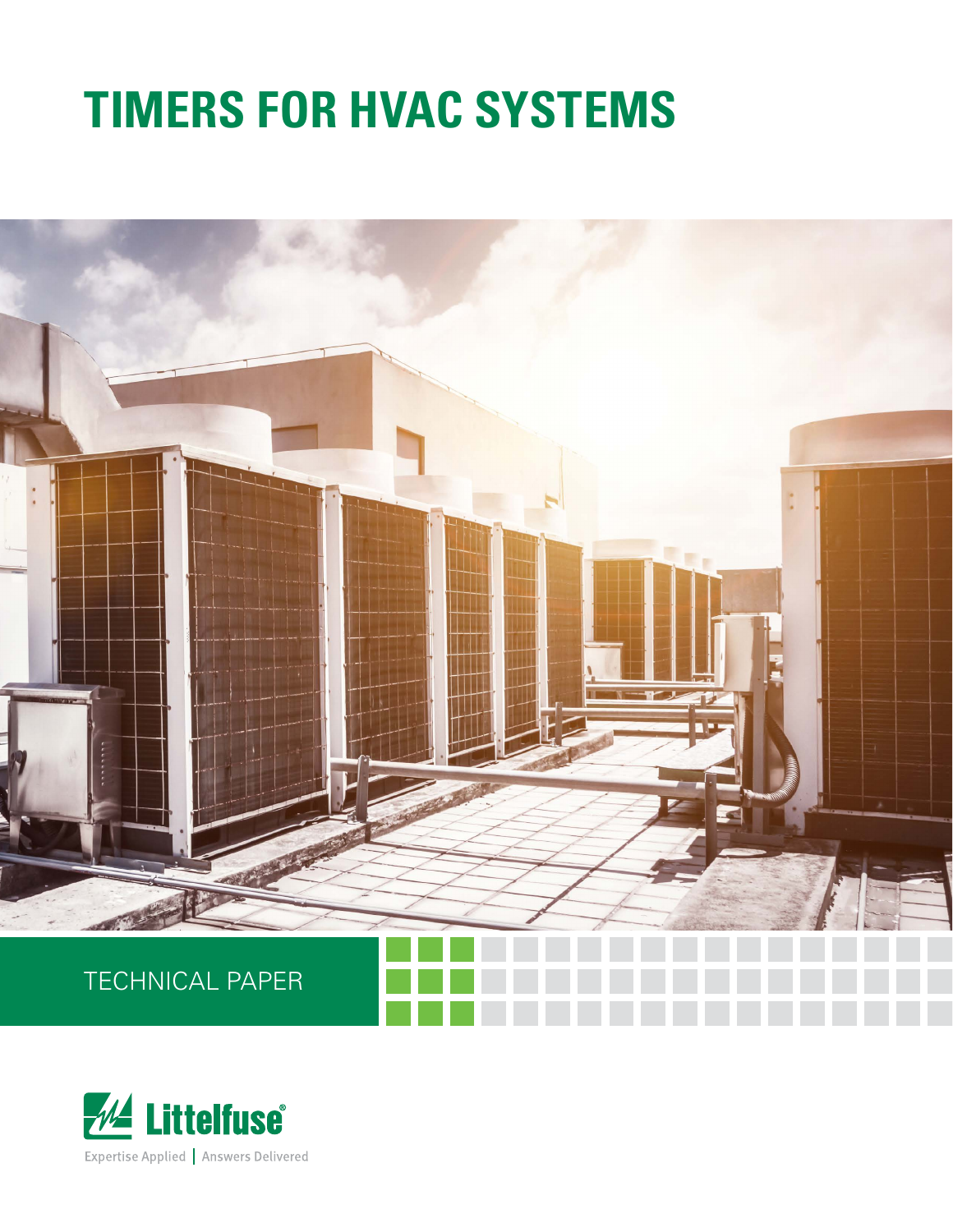### **Overview**

Time-delay relays protect HVAC equipment from damage caused by rapid cycling of compressors. Our experts have created this application guide to assist technical engineers in their efforts to improve product lifespan and reduce maintenance of equipment.

## Debouncing – Demand Reduction **Timers**

#### **Random Start Sequencing**

Random start sequencing is a common practice used to prevent overloading of power lines due to peak demand current levels. Peak demand usually occurs after power failures or when night shutdown systems are used.

A low-cost random start system includes a delay-on-make time delay in the control circuitry of the system as shown in **Figure 1**. Random start timers are placed in each piece of equipment, each timer set for a different time delay period.

The random start delay is connected so that its time delay occurs after loss of power. When power is restored, the normally open solid-state output of the TDU#1 timer keeps the transformer de-energized for a selected time delay. Upon completion of this delay, the solid-state output changes state and the transformer is energized.



**FIGURE 1.** Random Start Sequencing

#### **Preventing Contact Chatter**

Switch bounce can cause unacceptable contact chatter. In this application, the TDU#2 timer is used to debounce control switch SW1. Upon closure of SW1, the normally open solid-state output of the TDU#2 timer keeps the contactor coil de-energized during the debounce time delay. Upon completion of the time delay, the contactor is energized. The debounce time delay will be reset to zero if SW1 opens at any time prior to the completion of the TDU#2 time delay.

## Exhaust Fan Delay

In many existing installations, a neutral connection (white wire) is not available in the switch box. The two terminal delay-on-break THD1 is perfect for these installations. SW1, when closed, operates the fan directly and holds THD7 reset (see **Figure 2**). When SW1 opens, THD7 times and holds the fan on until the end of the time delay. The system is reset each time SW1 is closed (see **Figure 3**).



**FIGURE 2.** Wiring Diagram for Exhaust Fan Delay



**FIGURE 3.** Timing Diagram for Exhaust Fan Delay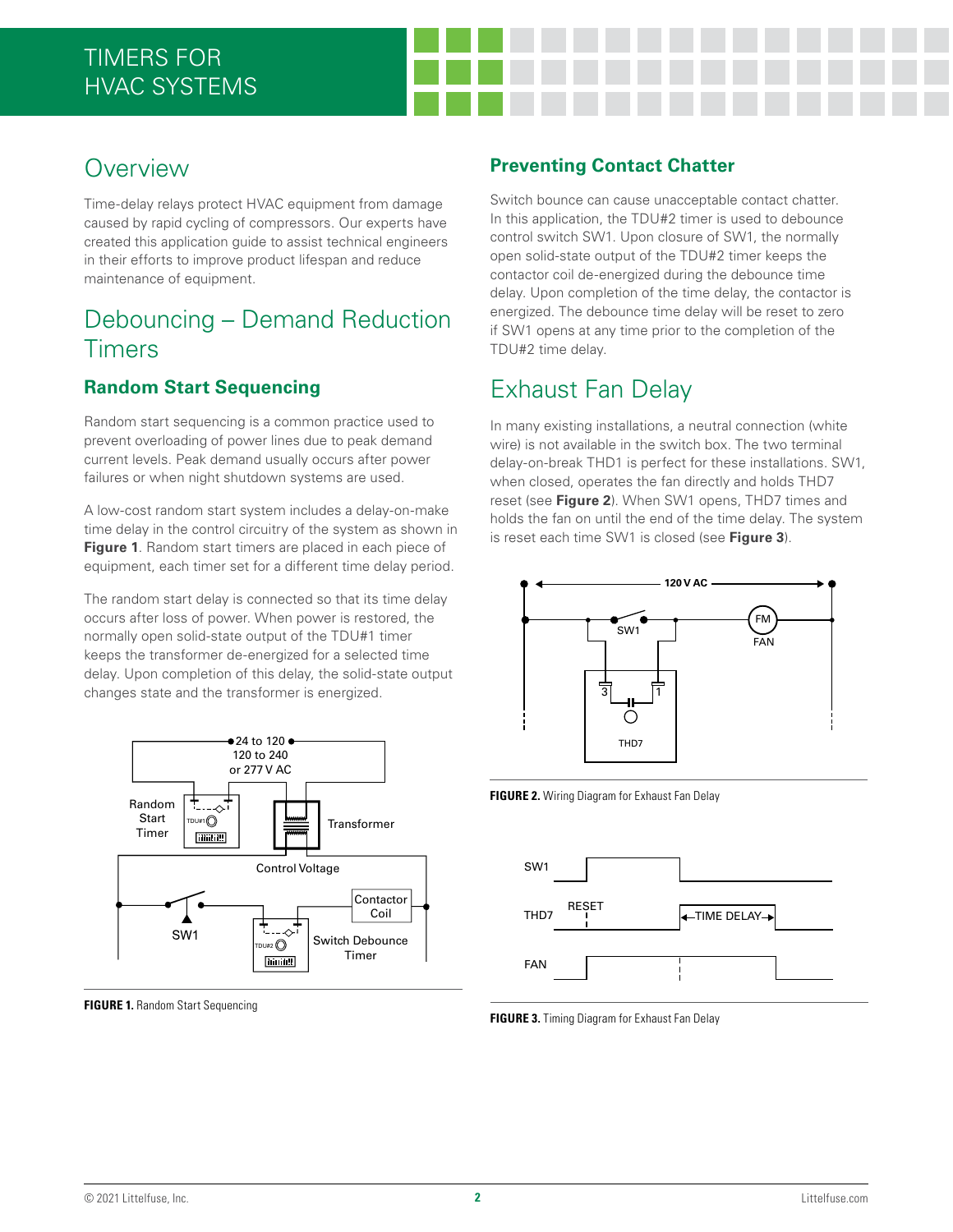# Prepurge Gas Vapors

When the thermostat closes, the fan turns on. While purging the combustion chamber, the fan forces the flag switch to close, applying power to the solid-state timer as shown in **Figure 4**. The time delay starts, keeping ignition controls off until gas vapors are removed. The solid-state timer then sends power to the flame sensor control section, which fires the electrode.

If the pilot is lit, the main burner is also lit. If the flame sensor does not see a flame, as shown in **Figure 5**, the electrode is fired one more time. After a second failure, the system goes into lockout and must be manually reset (lockout circuitry not shown).







**FIGURE 5.** Timing Diagram for Prepurge Gas Vapors System

# A Dual Anti-Short Cycle Timer – Lockout Plus Random Start Delay

Unfortunately, momentary power outages can oftentimes cause motors to short cycle. The utilities reclosing process attempts to reestablish power automatically after a fault has tripped OFF a supply line. The reclosing breaker makes three attempts to reestablish power. Each attempt is a few seconds after the circuit re-trips.

Compressors, pumps, machine tools and milling machines that operate with variable loads may not be able to start under peak loading. These motors may be subjected to excessive locked rotor stress after a momentary power outage.

The compact T2D series time-delay relay doubles the protection provided by traditional anti-short cycle timers. When power is applied, a random start delay begins. The T2D's solid state output is OFF during the random start delay. After timeout, the output energizes and latches ON regardless of the condition of the initiate switch.

With traditional random start timers, the time delay doesn't begin (see **Figure 6**) until the initiate switch is closed. When the initiate switch opens ending the machine cycle, another anti-short cycle delay called a lockout delay begins. The machine cannot be restarted until this delay is completed. This relay limits the number of motor starts per hour.



**FIGURE 6.** Lockout Plus Random Start Delay

## Conclusion

Using the right timer for an HVAC application is a costeffective way to help ensure that a system is running reliably and efficiently. Additional specifications and applications information for the complete line of timers from Littelfuse can be found at Littelfuse.com/Timers to help you choose the right series. Or, you can call +1 800-832-3873 or email relays@littelfuse.com for technical support.